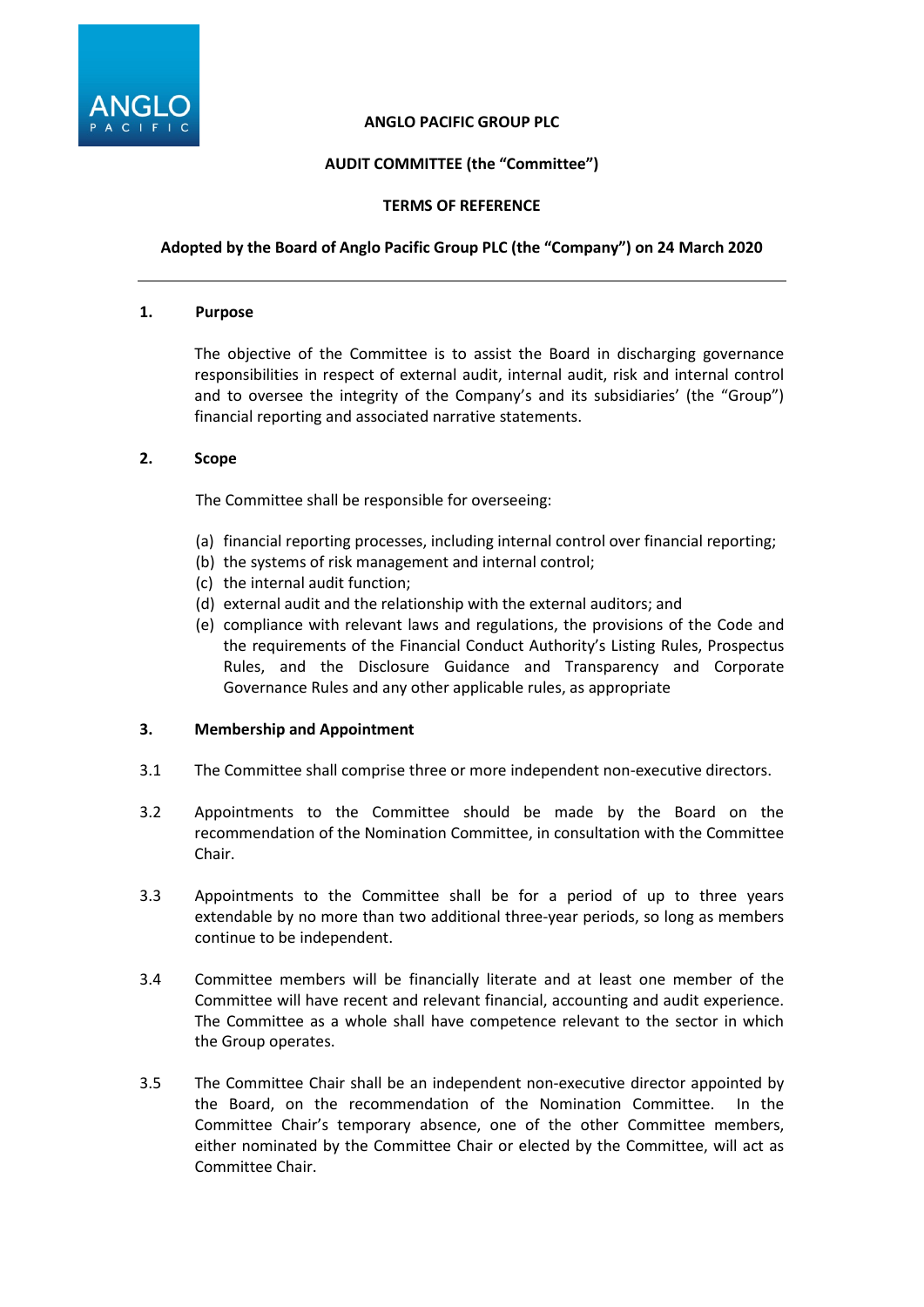- 3.6 The Chairman of the Board shall not be a member of the Committee but may attend Committee meetings by invitation.
- 3.7 Only members of the Committee shall have the right to attend Committee meetings. It is expected that the Chief Financial Officer, the Group Financial Controller and the external audit lead partner will be invited to attend meetings on a regular basis.

## **4. Secretary**

4.1 The Company Secretary, or a nominee, shall be the secretary of the Committee.

## **5. Quorum**

- 5.1 A quorum of the Committee shall comprise any two Committee members.
- 5.2 Members of the Committee may attend in person or participate by other means, including teleconference or video conference.

## **6. Meetings**

- 6.1 The Committee shall meet at not less than three times a year, to coincide with key dates within the financial reporting and audit cycle, and at other such times as any member, or the secretary of the Committee, shall require.
- 6.2 In addition, the Committee Chair, and to a lesser extent the other members, will be expected to keep in touch on a continuing basis with the key people involved in the Group's governance, including the Chairman of the Board, the Chief Executive, the Chief Financial Officer, the Group Financial Controller and the external audit lead partner as needed.
- 6.3 The Secretary of the Committee shall ascertain, at the beginning of each meeting, the existence of any conflicts of interest and minute them accordingly.
- 6.4 The Secretary shall minute the proceedings and resolutions of all Committee meetings, including the names of those present and in attendance.
- 6.5 Minutes of Committee meetings shall be circulated promptly to all members of the Committee and, once agreed, to all other members of the Board, unless in the opinion of the Committee Chairman it would be inappropriate to do so.

### **7. Notice of Meetings**

- 7.1 Meetings of the Committee shall be called by the secretary of the Committee at the request of the Committee Chair, or at the request of the external audit lead partner if they consider it necessary.
- 7.2 Unless otherwise agreed, notice of each meeting confirming the venue, time and date together with an agenda of items to be discussed shall be circulated to each member of the Committee. Supporting papers shall be sent to Committee members and to other attendees, as appropriate, at the same time, unless the Committee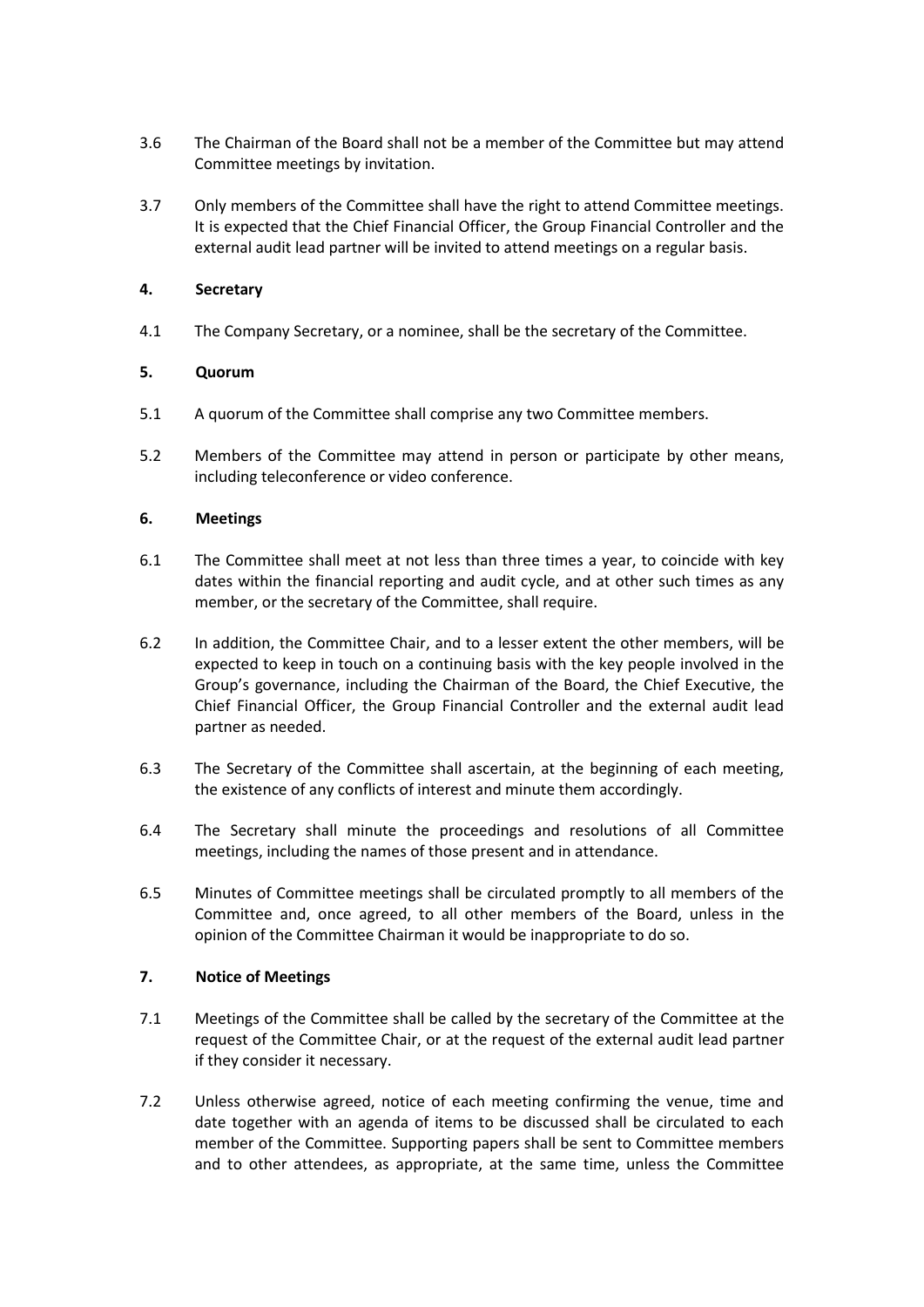Chair, determines that it would be inappropriate for any one or more individuals to receive them.

7.3 Notices, agendas and supporting papers can be sent in electronic form where the recipient has agreed to receive documents in such a way.

### **8. Reporting Procedures**

- 8.1 The Committee Chair shall report to the Board after each meeting on the matters discussed and the minutes of each Committee meeting shall be received by the Board.
- 8.2 The Committee will report to the Board on its work in discharging its responsibilities during the year, including:
	- a) the significant issues that it considered relating to the Group's financial reporting and associated narrative statements and how these issues were addressed;
	- b) its assessment of the effectiveness and independence of the external audit process and its recommendation on the appointment or reappointment of the external auditor;
	- c) any other issues on which the Board has requested the Committee's opinion on, and in doing so, it should identify any matters in respect of which it considers that action or improvement is needed, and make recommendations as to the steps to be taken;
	- d) the outcomes of its evaluation of the effectiveness of the Group's internal controls and risk management processes; and
	- e) the outcomes of the annual effectiveness evaluation of the Committee.
- 8.3 Where there is disagreement between the Committee and the Board, adequate time should be made available for discussion of the issue with a view to resolving the disagreement.
- 8.4 Where there is a disagreement between the Committee and the Board which cannot be resolved, the Committee has the right to report the issue to the shareholders as part of the report on its activities in the annual report.
- 8.5 The Committee shall compile a report on its activities to be included in a separate section of the Group's annual report. The report should include:
	- a) a summary of the role and work of the Committee;
	- b) how the Committee composition requirements have been addressed, and the names and qualifications of all members of the Committee during the period, if not provided elsewhere;
	- c) the number of Committee meetings;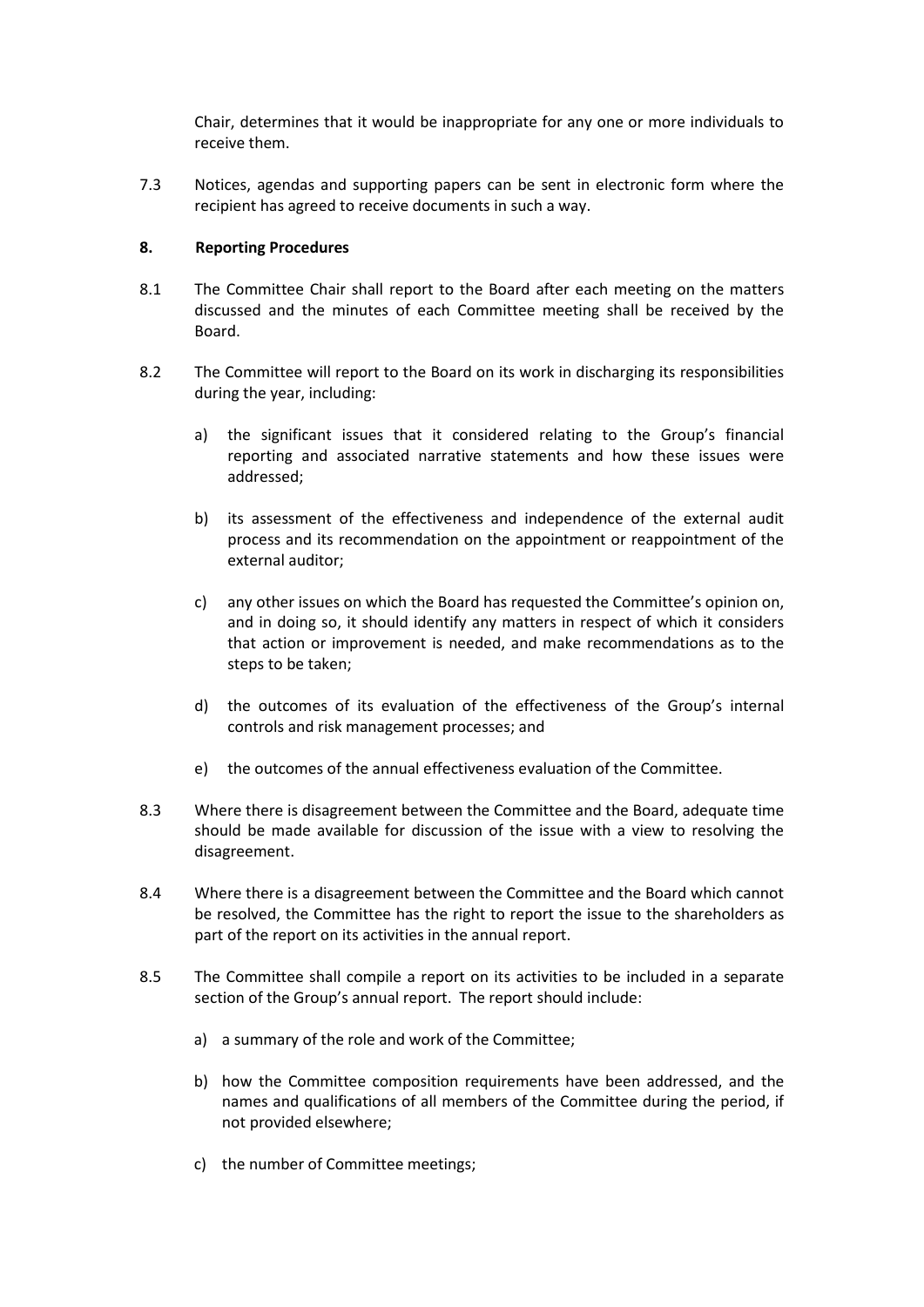- d) how the Committee's performance evaluation has been conducted;
- e) an explanation of how the Committee has assessed the independence and effectiveness of the external audit process and of the approach taken to the appointment or reappointment of the external auditor; information on the length of tenure of the current audit firm; the current audit partner name, and for how long the partner has held the role; when a tender was last conducted; and advance notice of any retendering plan;
- f) the Committee's policy for approval of non-audit services; how auditor objectivity and independence is safeguarded if the external auditor provides non-audit services; the audit fees for the statutory audit of the Group's consolidated financial statements paid to the auditor and its network firms for audit related services and other non-audit services, including the ratio of audit to non-audit work; and for each significant engagement, or category of engagements, an explanation of what the services are and why the Committee concluded that it was in the interest of the Group to purchase them from the external auditor;
- g) an explanation of how the Committee has assessed the need for an internal audit function and why such a function was not required, or how the Committee has monitored, reviewed and assessed the effectiveness of internal audit and satisfied itself that the quality, experience and expertise of the function is appropriate for the business;
- h) confirmation that the Board has carried out a robust assessment of the Company's principal and emerging risks, a description of its principal risks, the procedures in place to identify emerging risks and an explanation as to how these are being managed or mitigated;
- i) the significant issues that the Committee has considered, including issues in relation to the Group's financial reporting and associated narrative statements and how these were addressed, having regard to matters communicated to it by the auditors;
- j) the nature and extent of interaction (if any) with the FRC's Corporate Reporting Review team;
- k) disclosures relating to significant findings and proposed actions following review by the FRC Audit Quality Review Team; and
- l) any other information requirements set out in the Code, or the FRC Guidance on Audit Committees.
- 8.6 The Committee should exercise judgement in deciding which of the issues it considered in relation to the Group's financial reporting and associated narrative statements were significant and should describe them in a concise and understandable form (except where prejudicial to the interests of the Group).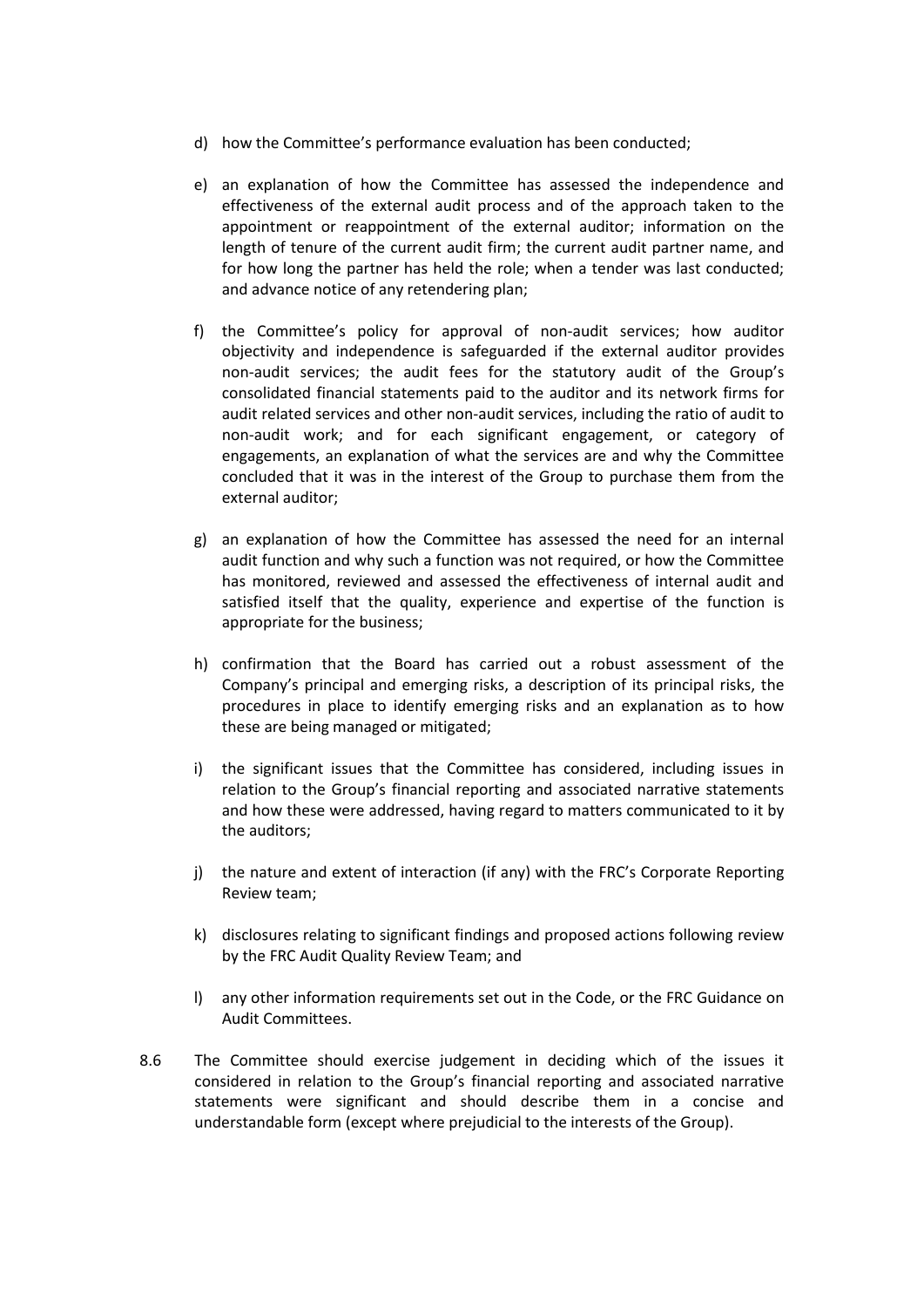8.7 The Committee Chair should seek engagement with shareholders on significant matters related to their area of responsibility. The Committee Chair (or another Committee member nominated by the Committee Chair) will attend the annual general meeting of the Company to respond to any shareholder questions on the Committee's activities or the Group's Annual Report. The Committee members should be prepared to meet investors.

# **9. Delegation**

- 9.1 The Committee has the delegated authority of the Board in respect of the functions and powers in these terms of reference. The Committee may sub-delegate any or all of its powers an authority as it thinks fit, including, without limitation the establishment of sub-committees to analyse particular issues or themes and to report back to the Committee.
- 9.2 Where appropriate to ensure the ongoing operating efficiency of the Committee, the Committee may delegate responsibility to the Committee Chair to execute decisions on its behalf. In these instances, the Committee Chair would, where appropriate, solicit the views of fellow Committee members.

## **10. Resources**

- 10.1 The Committee shall have full authority and resources to investigate all matters falling within its Terms of Reference and accordingly, the Committee may:
	- (a) obtain, at the Group's expense, any external independent professional or expert advice, as it considers necessary in connection with its purpose and, if required, secure the attendance of such advisors at its meetings;
	- (b) have such direct access to the Group's resources as it may reasonably require including access to management and to external auditors (and internal auditors, where appointed) with or without management present; and
	- (c) oversee the provision of an induction programme following the appointment of members and determine the ongoing training and development of its members taking into account individual requirements.

### **11. Review and Evaluation**

The Committee will undertake a formal annual review of its effectiveness, including the role and responsibilities of the Committee, its organisation and effectiveness and the qualifications of its members. This shall include a review of these Terms of Reference.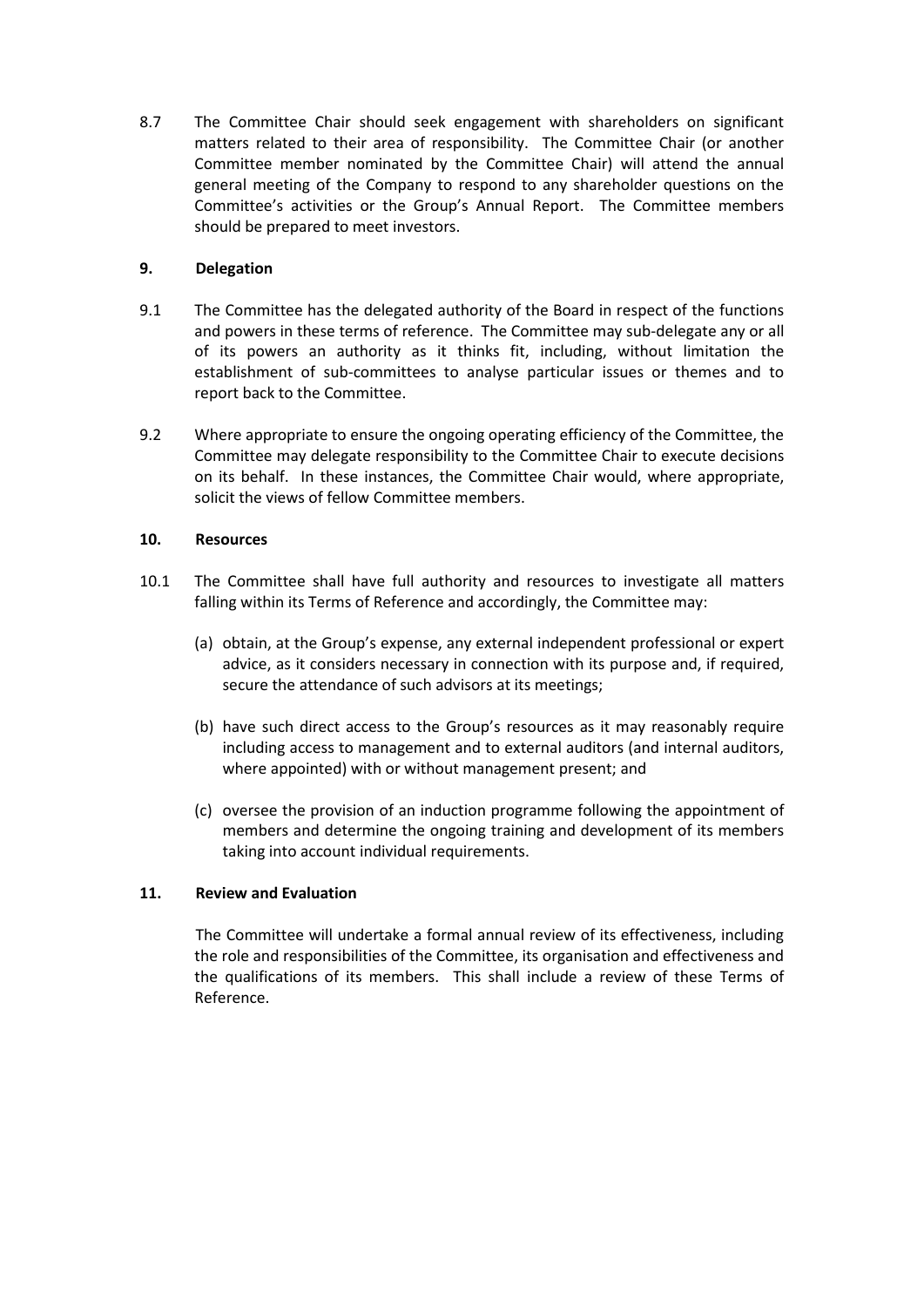## **Appendix – Committee Responsibilities**

## *Financial Reporting*

• Monitor with management and the external auditors the integrity of the Group's financial reporting and associated narrative statements including annual and interim reports, preliminary results announcements and any other formal announcements relating to the Group's financial performance and report to the Board on significant issues which they contain.

In particular, the Committee shall review and challenge where necessary:

- a) significant accounting policies and practices adopted by the Group (and compliance with financial reporting standards, listing rules and relevant legislation) and any changes to them;
- b) whether the Group has adopted appropriate accounting standards and policies and made appropriate estimates and judgements;
- c) the methods used to account for significant or unusual transactions where the accounting treatment is open to different approaches;
- d) the clarity and completeness of disclosures in the Group's financial reporting and associated narrative statements and consider whether the disclosures made are set properly in context;
- e) all related information presented with the Group's financial reporting and associated narrative statements, including the strategic report and corporate governance report; and;
- f) management's assessment of going concern and longer-term viability, taking into account the views of the external auditor where appropriate.

Where the Committee is not satisfied with any aspect of the proposed financial reporting, it shall report its views to the Board.

- Recommend to the Board that the financial information in the annual and interim reports, and other public documents be approved.
- Advise the Board on whether the annual report and accounts taken as a whole is fair, balanced and understandable and provides the information necessary for shareholders to assess the Group's position and performance, business model and strategy.

### *Internal control, including internal control over financial reporting*

- Review the Group's internal controls, including financial, operational and compliance controls.
- Review the effectiveness of management processes and internal control over financial reporting, including the estimation and reporting of ore reserves and mineral resources.

### *Risk management*

• Review procedures and systems established by management to identify, assess, monitor and manage risk.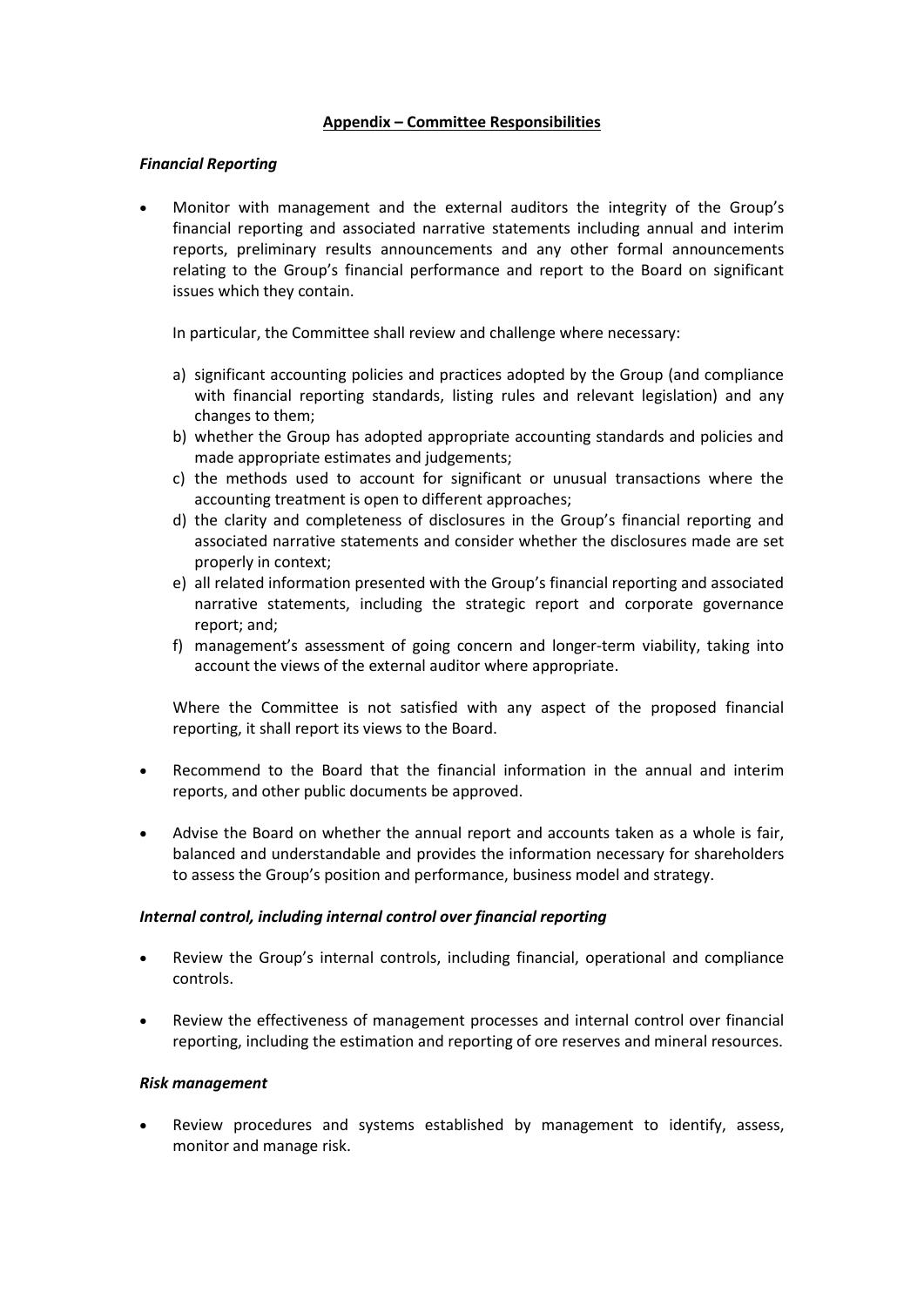- Review and approve the viability statement included in the annual report.
- Review at least annually periodic reports from management:
	- a) identifying the Group's material business risks within the Committee's scope; and
	- b) assessing the effectiveness of risk management systems applied to these risks and the conclusions of any testing carried out by internal or external audit functions.
- Assess whether the level of assurance it receives on risk management and internal controls is sufficient to establish whether the controls are operating effectively.
- Consider whether the Group has adequate internal controls over risk and whether there are clear procedures and triggers in place to elevate risks to the Board quickly.

### *Internal Audit Function*

- Assess the Company's need for an internal audit function on an annual basis, and where concluded that such a function is necessary, ensure the function has the necessary resources to fulfil its mandate and is equipped to perform in accordance with appropriate professional standards for internal auditors.
- Review and approve either the internal auditors' or the Committee's agreed delegate's work plans to ensure that these are aligned to reflect the Group's key risks and such parties as applicable, evaluate the effectiveness of the risk, compliance and finance functions as part of its work plan.
- Monitor and review on an annual basis, the effectiveness of the Group's evaluation of its internal controls. In undertaking this review the Committee should:
	- a) review and assess the annual work plan;
	- b) receive a report on the results of the work performed;
	- c) monitor and assess the role and effectiveness of either the internal auditors or the Committee's delegate in the overall context of the Group's risk management system, including whether an independent third-party review of the processes is appropriate;
	- d) confirm it is satisfied that the quality, experience and expertise of the function is appropriate for the business; and
	- e) consider the actions management has taken to implement the recommendations arising from the work performed.
- Approve the appointment of any internal audit resource.

### *External Audit*

• Oversee the Group's relations with the external auditor.

#### *Appointment and tendering*

• Assess on an annual basis, and report to the Board on, the qualification, expertise and resources, and independence of the external auditors and the effectiveness of the audit process.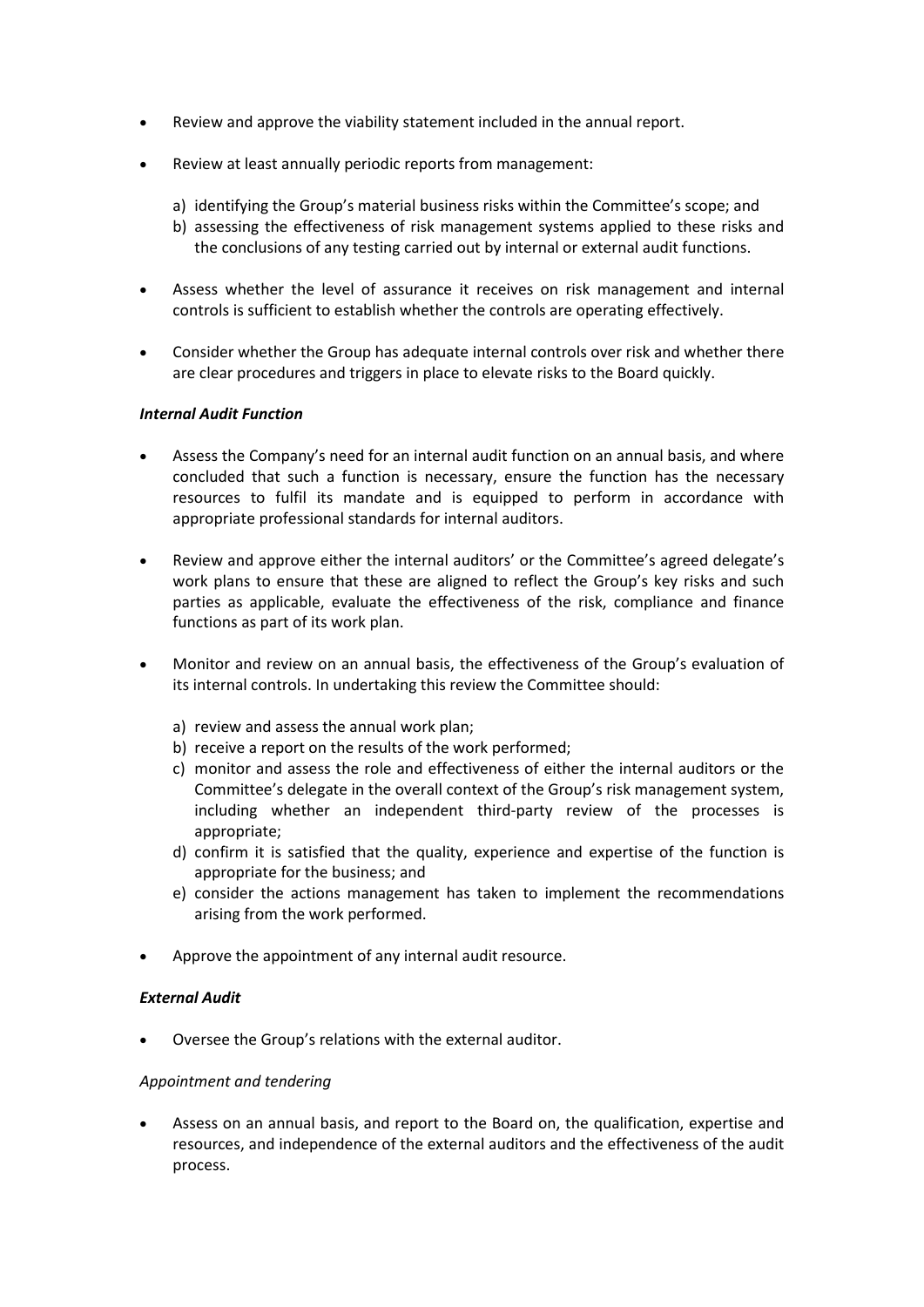- Make recommendations to the Board, to be put to shareholders for approval at the AGM, in relation to the appointment, reappointment and removal of the external auditors.
- Conduct a thorough and fair tender process, at least once every 10 years to:
	- a) oversee the selection process for possible new appointees; and
	- b) ensure that all tendering firms have access to necessary information and individuals during the tendering process.
- If the external auditor resigns, investigate the issues giving rise to such resignation and consider whether any action is required.
- Evaluate the risks to the quality and effectiveness of the financial reporting process, especially in light of the auditor's communications with the Committee.

### *Terms and remuneration*

- Approve the terms of engagement and approve the remuneration paid to the external auditors for audit services, the Committee having satisfied itself that the level of fees payable in respect of the audit services provided is appropriate and that an effective, high quality audit can be conducted for such a fee.
- Review and agree the engagement letter issued by the external auditor at the start of each audit, ensuring that it has been updated to reflect changes in circumstances arising since the previous year.
- Review with the external auditors the scope of their audit and, if not satisfied as to its adequacy, arrange for additional work to be undertaken.

#### *Independence, including the provision on non-audit services*

- Review and monitor the independence and objectivity of the external auditor annually, taking into consideration legal, regulatory and professional requirements. The assessment should consider:
	- a) the annual disclosure from the statutory auditor;
	- b) all relationships between the Group and the audit firm and with the audit firm's network firms, and any safeguards established by the external auditor;
	- c) whether, taken as a whole and having regard to the views, as appropriate, of the external auditor, management and internal audit, those relationships appear to impair the auditor's independence and objectivity;
	- d) discussions with the auditor about the threats to their independence and the safeguards applied to mitigate those threats;
	- e) the audit firm's policies and processes for maintaining independence and monitoring compliance with relevant requirements, including those regarding the rotation of audit partners and staff; and
	- f) the audit firm's compliance with relevant UK professional and regulatory requirements, the level of fees that the Group pays in proportion to the overall fee income of the firm, or relevant part of it, and other related regulatory requirements.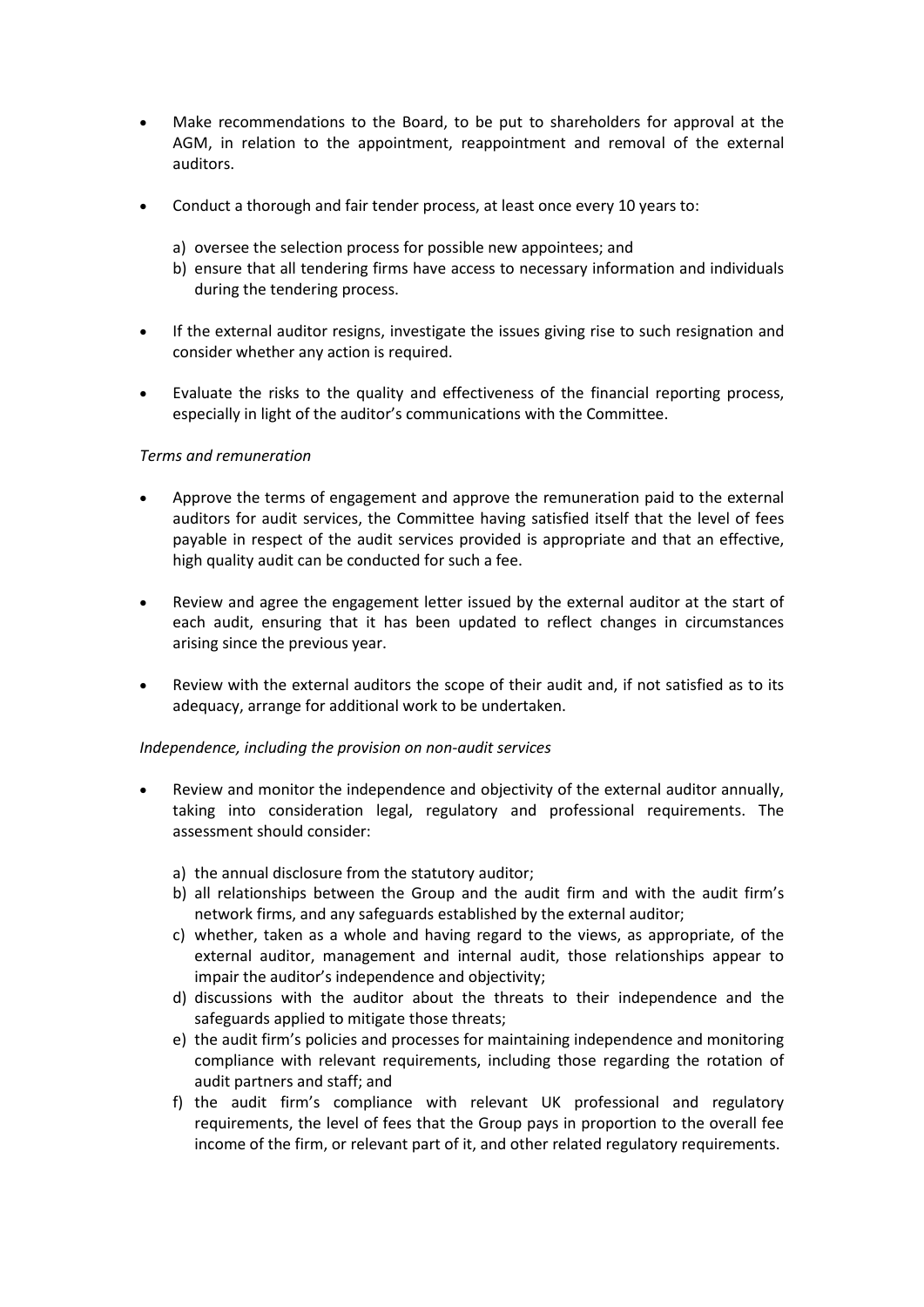- Agree with the Board the Group's policy for the employment of former employees of the external auditor, and monitor application of the policy.
- Recommend to the Board the policy for the rotation of the external audit partners and disclose to shareholders, if the audit partner does not rotate after five years.
- Review and approve a policy on the engagement of the external auditor to supply nonaudit services, and ensure there is prior approval of any non-audit services provided, considering the impact any such services may have on the external auditor's independence taking into account the relevant regulations and ethical guidance in this regard and reporting to the Board on any improvement or action required.

## *Annual audit cycle*

- Ensure that appropriate plans are in place for the audit at the start of each audit cycle. The Committee should consider whether the auditor's overall work plan, including planned levels of materiality and proposed resources to execute the audit plan, appears consistent with the scope of the audit engagement, having regard also to the seniority, expertise and experience of the audit team.
- Review with the external auditors the findings of their audit. This shall include:
	- a) a discussion of major issues that arose during the course of the audit and have subsequently been resolved and those issues that have been left unresolved;
	- b) how the auditor addressed the risks to audit quality;
	- c) weighing the evidence received in relation to each of the areas of significant judgment and review key accounting and audit judgements;
	- d) auditor perception of their interactions with senior management and other members of the finance team; and
	- e) levels of errors identified during the audit, obtaining explanations from management and, where necessary, the external auditors as to why certain errors might remain unadjusted.
- Review and monitor the responsiveness of management to the external auditor's findings and recommendations.
- Review letters of management representations requested by the external auditors in relation to the financial and narrative statements in the annual and interim reports and other public documents. Prior to signature, the Committee should consider:
	- a) matters where the representation has been requested that relate to non-standard issues; and
	- b) whether the information provided is complete and appropriate based on its own knowledge.
- Review the effectiveness of the external audit process, taking into consideration relevant UK professional and regulatory requirements; mind-set and culture; skills, character and knowledge; quality control; and judgement, including the robustness and perceptiveness of the auditors in handling key judgements, responding to questions from the Committee, and in their commentary where appropriate on the systems of internal control.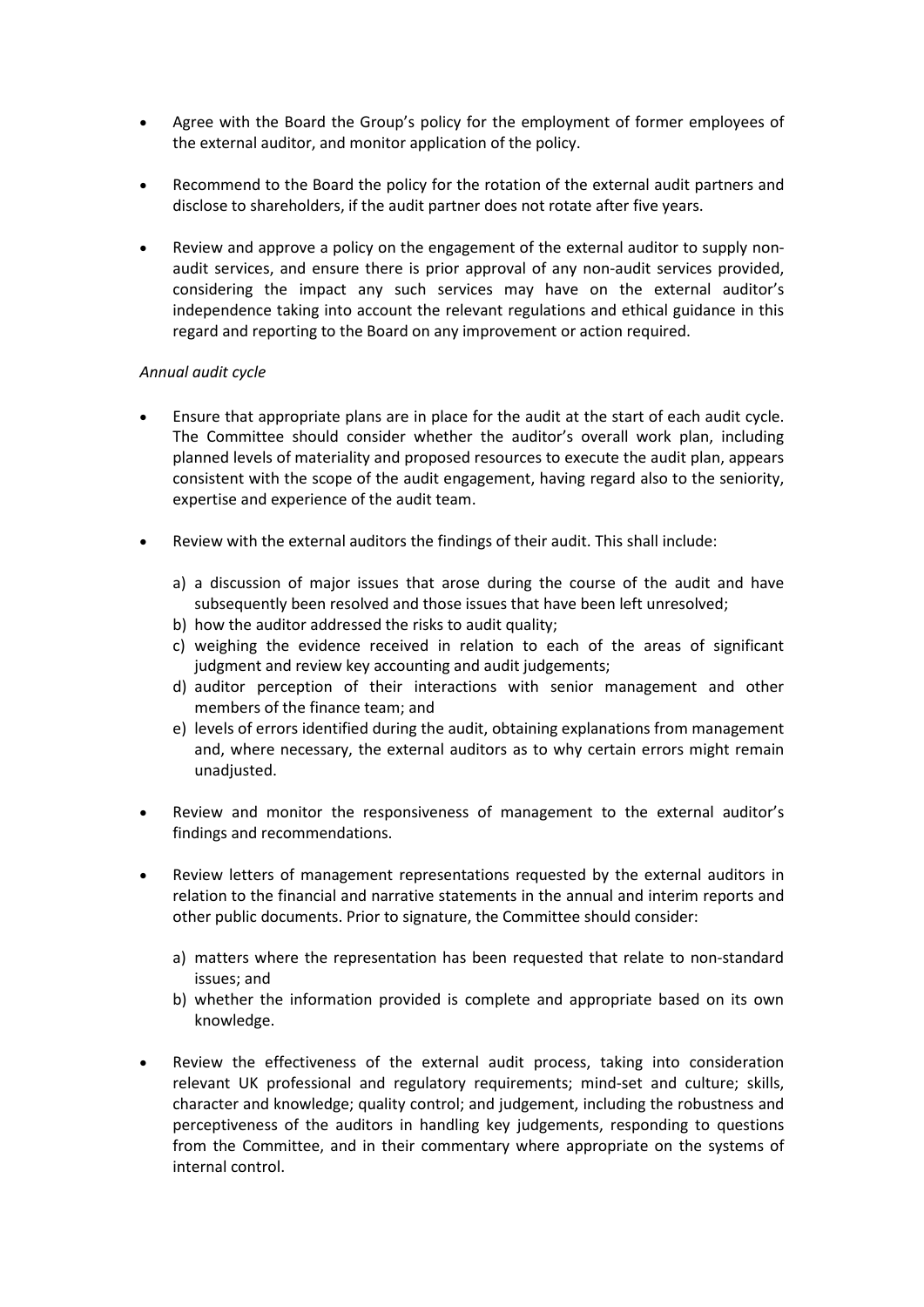In the course of the review, the Committee should:

- a) discuss with the external auditor how risks to audit quality are identified and addressed and key audit firm and network level controls the auditor relied on to address the identified risks to audit quality and the findings from internal and external inspections of their audit and their audit firm;
- b) review whether the external auditor has met the agreed audit plan and understand the reasons for any changes, including changes in perceived audit risks and the work undertaken by the external auditors to address those risks;
- c) obtain feedback about the conduct of the audit from key people involved, for example the Chief Financial Officer and the Group Financial Controller and consider the external auditor's reliance on internal audit;
- d) review and monitor the content of the external auditor's management letter, and other communications with the Committee, to assess whether it is based on a good understanding of the Group's business and establish whether recommendations have been acted upon and, if not, the reasons why they have not been acted upon; and
- e) review the significance of any findings arising from a review of the Group's audit by the FRC Audit Quality Review team.
- Periodically meet with the external auditors, independently of management, to discuss the quality of the Group's accounting principles, material judgments and any other matters that the Committee or external auditors deem appropriate.